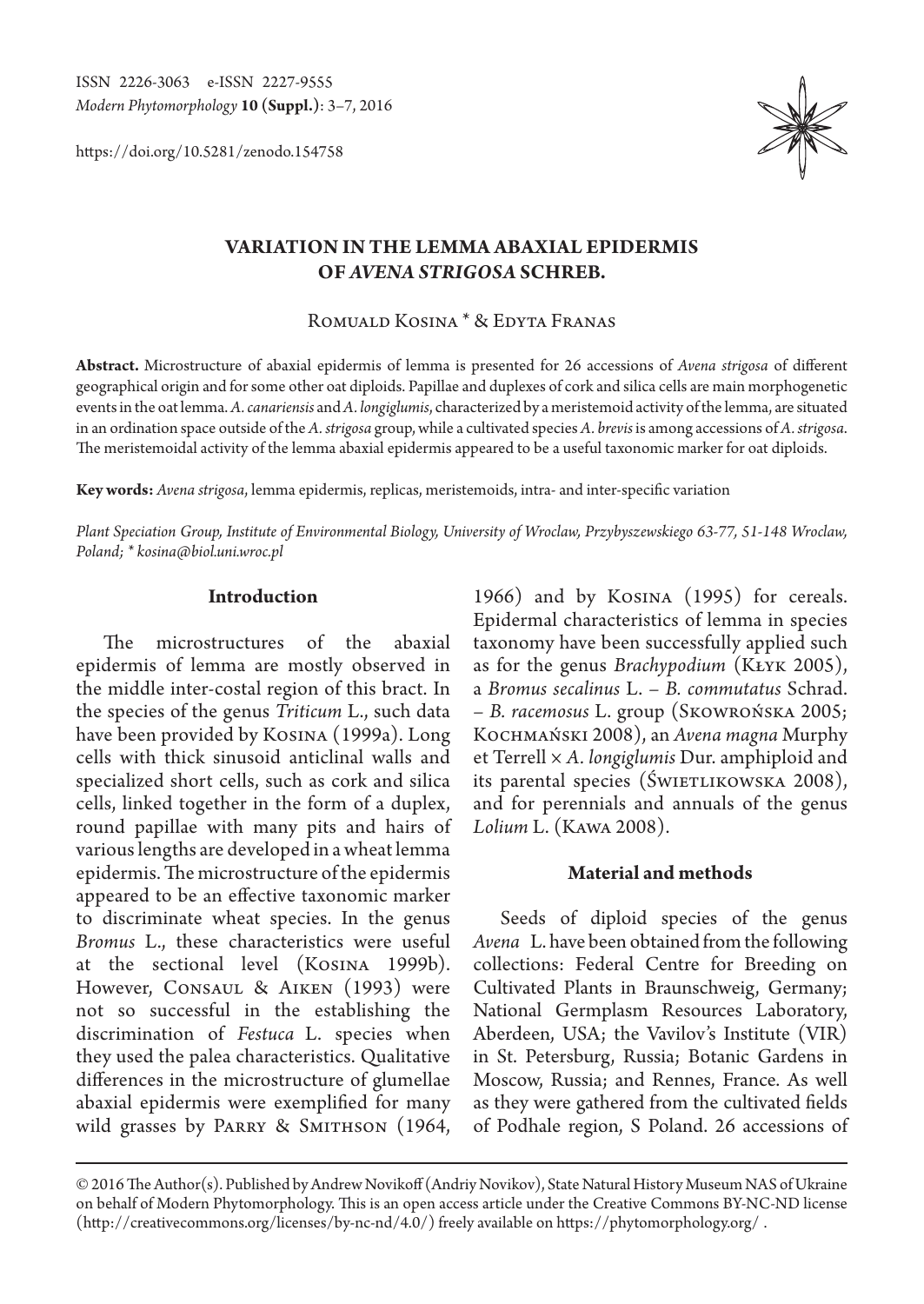*A. strigosa* Schreb. (As1 to As26 marked as symbols in the diagram) and 4 accessions of other diploids (*A. canariensis* Baum, Rajhathy et Sampson (Ac3), *A. longiglumis* Dur. (Al17), *A. wiestii* Steudel (Aw4), and *A. brevis* Roth (Ab11)) were cultivated on small plots in the same soil and climatic environment in the grass collection maintained by R. Kosina.

The study material was treated as originating from a completely randomised one-way classification design. Varnish replicas prepared according to HILU & RANDALL  $(1984)$  were microscopically analysed for the microstructure of abaxial epidermis of the first flower lemma in the spikelet. Replicas were taken from the central point of the lemma, a little below the awn attachment. Frequencies of meristemoid cytokinetic events in epidermis observed in the form of papillae, hooks, hairs, cork and silica cells in duplexes, single short cells and anticlinal walls perpendicular to the lemma axis were estimated for random samples *n*=30. Analyses made for hexaploid oats (KOSINA & WARZYCH 2002) and for bromegrasses (KOSINA & ZAWERBNA 2002) proved that such size of a random sample is sufficient for a quantitative study of the lemma characteristics.

Observations were made under an Amplival microscope and pictures were taken with a Zenith TTL camera and Fuji 400 film. Multivariate data (arithmetic means) for oat accessions treated as Operational Taxonomic Units (OTUs) were numerically elaborated according to  $R$ OHLF  $(1994)$  with the use of nonmetric multidimensional scaling method. The matrix of average taxonomic distances between OTUs was an initial matrix to set OTUs in the form of minimum spanning tree in an ordination space.

### **Results and discussion**

Morphogenesis of the spikelet glumellae is more complex compared to normal grass leaves. The abaxial epidermis of the glumellae contains several differentiated cells; sometimes they express special metabolism, for instance cork and silica cells in duplexes. The awn formed in the middle or lower part of the lemma induces an original morphogenesis in the adjacent parts of epidermis (Warzych 2001).

In the *A. strigosa* and *A. wiestii* accessions, a dead meristemoid field exists just above the awn. No short cells are formed there by anticlinal divisions of the long cells of epidermis. However, a qualitative difference is noted in relation to such a field between both the above species and *A. canariensis*. In the latter, many meristemoids are active in the field (Franas 2003).

Synchronisation of the cell cycle or morphogenetic induction in linear sets of cells in monocotyledonous plants is responsible for the development of series of epidermal short cells (Croxdale 2000).

The middle part of the lemma is the most advanced in morphogenesis. For two accessions of *A. strigosa*, replicas of this part are shown in Fig. 1. The most common types of meristemoids are those that create papillae and cell duplexes (cork cell + silica cell). The latter are less visible in Fig. 1 and a distinct difference is visible between both the replicas. The frequency of meristemoids in the accession As10 is lower and in As13 higher. Both accessions are distant from each other in the minimum spanning tree diagram (Fig. 2). Other oat diploids, *A. canariensis* (Ac3) and *A. longiglumis* (Al17) are distant from *A. strigosa* accessions. In the tree, *A. brevis* is situated among *A. strigosa*  units. Accessions of *A. strigosa* situated in extreme positions in the diagram (Fig. 2), As1 and As22 origin from Germany, As13 from Spain, As18 (hidden behind As16) from Portugal and As16 was collected in Podhale, S Poland. In *A. strigosa*, the geographical trend of the accession origin is not documented in the diagram. Similar analyses of glumellae epidermal characteristics made with the use of non-metric multidimensional scaling showed a good discrimination of wild, weedy and cultivated types within a tetraploid complex of *A. barbata* Pott ex Link – *A. abyssinica* Hochst. – *A. vaviloviana* (Maltz.) Mordv. (Kosina & Wach 2002) and separated fatuoids in a complex of *A. sterilis* L. – *A. fatua* L. – *A. sativa* L. (Kosina & Bielewicz-Rzepka 2002). A clear discrimination of *A. longiglumis*  and *A. canariensis versus A. strigosa* has also been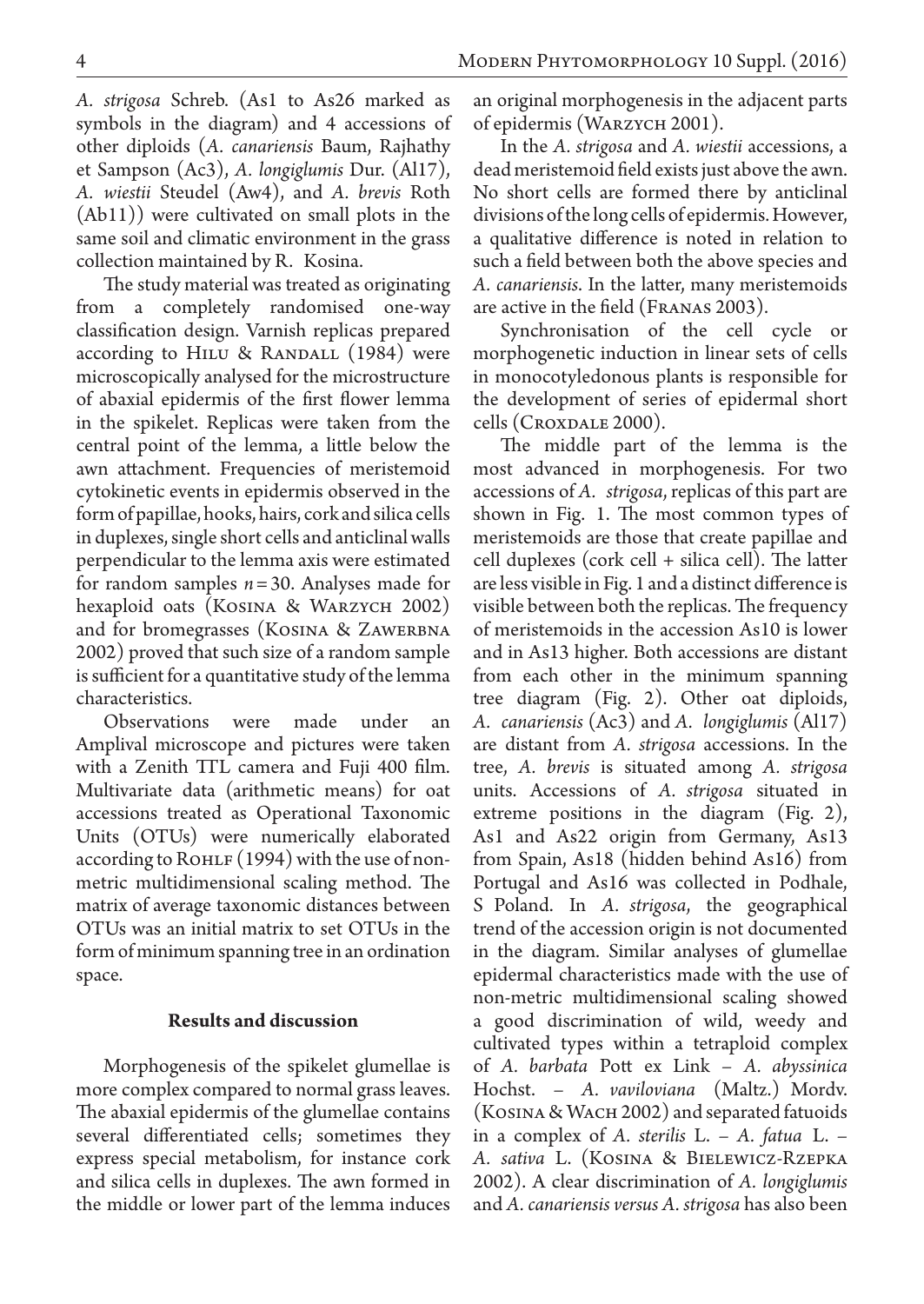

**Fig. 1.** Varnish replicas of abaxial epidermis of lemma in two *Avena strigosa* accessions. **A** – As10; **B** – As13.

proved on the molecular level for RFLP and RAPD (Alicchio *et al.* 1995; Nocelli *et al.*  1999; Loskutov & Perchuk 2000).

In the *Bromus secalinus* – *B. commutatus* – *B. racemosus* group, a minimum number of meristemoidal events in the lemma epidermis has been detected in the accession of *B. commutatus*, while a maximum number in a putative hybrid *B. racemosus* × *B. commutatus* (Skowrońska 2005). The same approach showed a large taxonomic distance between a perennial *Brachypodium sylvaticum* (Huds.) P. Beauv. and annual *B. distachyon* (L.) P. Beauv. Other species of this genus were intermediate to them (Kłyk 2005). Meristemoidal characteristics of the lemma also appeared to be valuable for the evaluation of taxonomic distances between an amphiploid *Avena magna* × *A. longiglumis* and its parental species (ŚWIETLIKOWSKA 2008). A maternal dominance has been detected in the amphiploid.

In the *Lolium* species, papillae are the main morphogenetic event in the lemma epidermis (Kawa 2008). Perennial *L. multiflorum* Lam. described by lemma epidermis characteristics is well distinguished in an ordination space from annuals *L. temulentum* L. and *L. remotum*  Schrank. *L. rigidum* Gaud. appeared to be close to *L. multiflorum*. Thus, meristemoid characteristics of abaxial epidermis of lemma describe well inter-specific differences as well distances between the species and their hybrid progeny.

The arrangement of OTUs in the ordination space shows (Fig. 2) that the statistics of a curvilinear regression between a line connecting the points of maximal values of *x* and *y* axes (coefficient of correlation  $r = -1$ )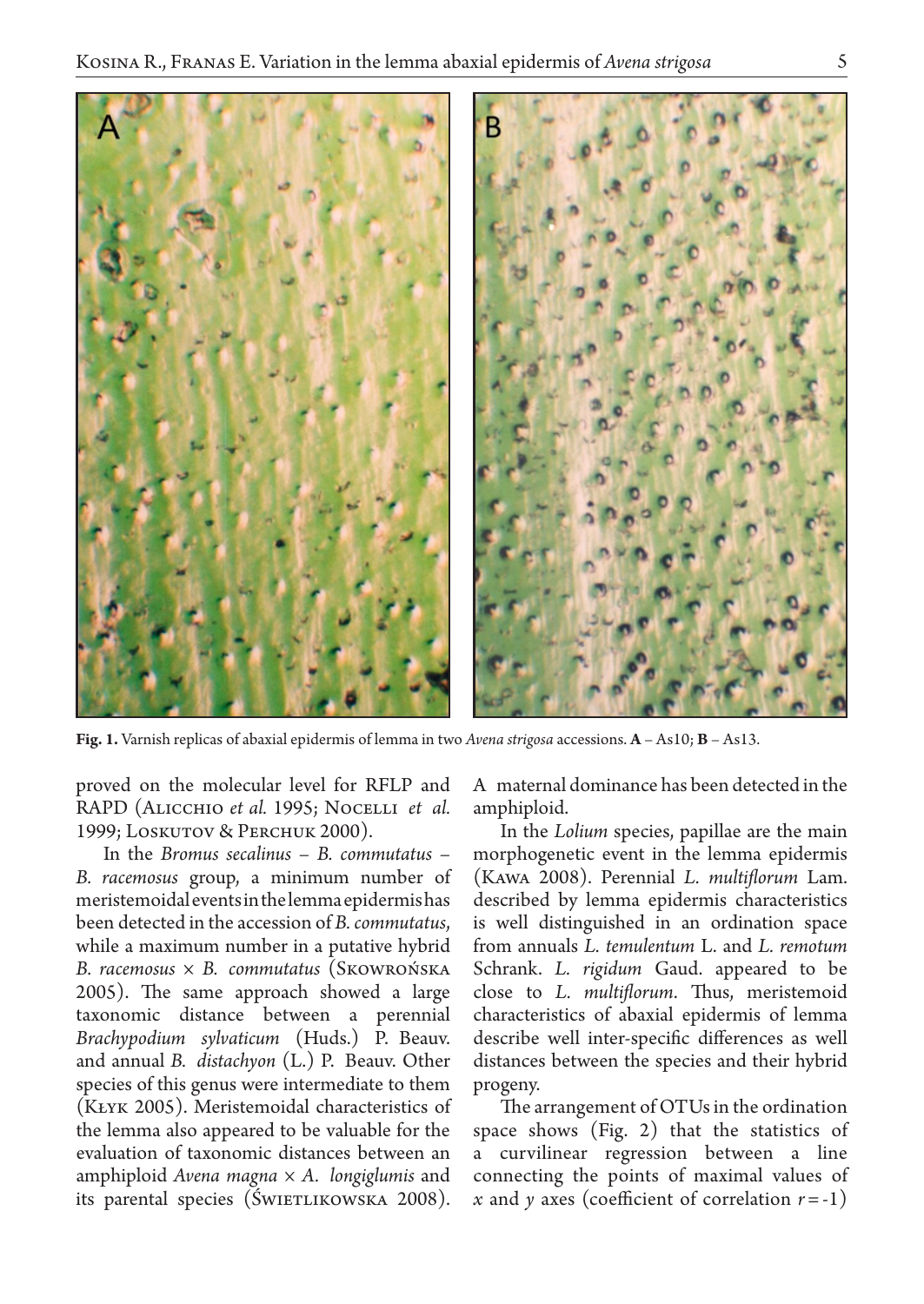

**Fig. 2.** A set of *Avena strigosa* (**As**) accessions and other oat diploids *A. canariensis* (**Ac**), *A. brevis* (**Ab**), *A. longiglumis* (**Al**) and *A. wiestii* (**Aw**) (see **blue arrows**) distributed in an ordination space in the form of minimum spanning tree. **Green arrows** show the As accessions presented in Fig. 1. A diploid cultivated species *A. brevis* is hidden within the *A. strigosa* set. The **red arrow** shows a directional trend of increased meristemoid frequency in the set of accessions.

and values of the *z* axis can be new taxonomic characteristics, and such type of approach has already been pointed for other grasses by Kosina (2004).

## **References**

- **Alicchio R., Aranci L., Conte L. 1995.** Restriction fragment length polymorphism based phylogenetic analysis of *Avena* L. *Genome* **38**: 1279–1284.
- **Consaul L.L., Aiken S.G. 1993.** Limited taxonomic value of palea intercostal characteristics in North American *Festuca* (Poaceae). *Canad. J. Bot.* **71**: 1651– 1659.
- CROXDALE J.L. 2000. Stomatal patterning in angiosperms. *Am. J. Bot.* **87**: 1069–1080.
- **Franas E. 2003.** Mikromorfometria organów kwiatostanowych w biologicznym gatunku *Avena strigosa* Schreb. MSc thesis. University of Wroclaw, Wroclaw.
- **Hilu K.W., Randall J.L. 1984.** Convenient method for studying grass leaf epidermis. *Taxon* **33**: 413–415.
- **Kawa P. 2008.** Zmienność mikrostrukturalna u wybranych gatunków rodzaju *Lolium* L. MSc thesis. University of Wroclaw, Wroclaw.
- **Kłyk B. 2005.** Zmienność mikrostrukturalna niektórych gatunków rodzaju *Brachypodium* P. Beauv. PhD thesis. University of Wroclaw, Wroclaw.
- **Kochmański Ł. 2008.** Wewnątrzgatunkowa zmienność mikrostrukturalna w grupie *Bromus secalinus* L. MSc thesis. University of Wroclaw, Wroclaw.
- **Kosina R. 1995.** Neolityczne zboża z Dolnego Śląska analiza mikrostruktury. In: Mirek Z., Wójcicki J.J. (eds), Szata roślinna Polski w procesie przemian. Proceedings of the 50 Congress of the Polish Botanical Society: 191. Instytut Botaniki im. W. Szafera, Polska Akademia Nauk, Kraków.
- **Kosina R. 1999a.** Selected items of wheat variationfrom palaeobotany to molecular biology. *Acta Soc. Bot. Polon.* **68**: 129–141.